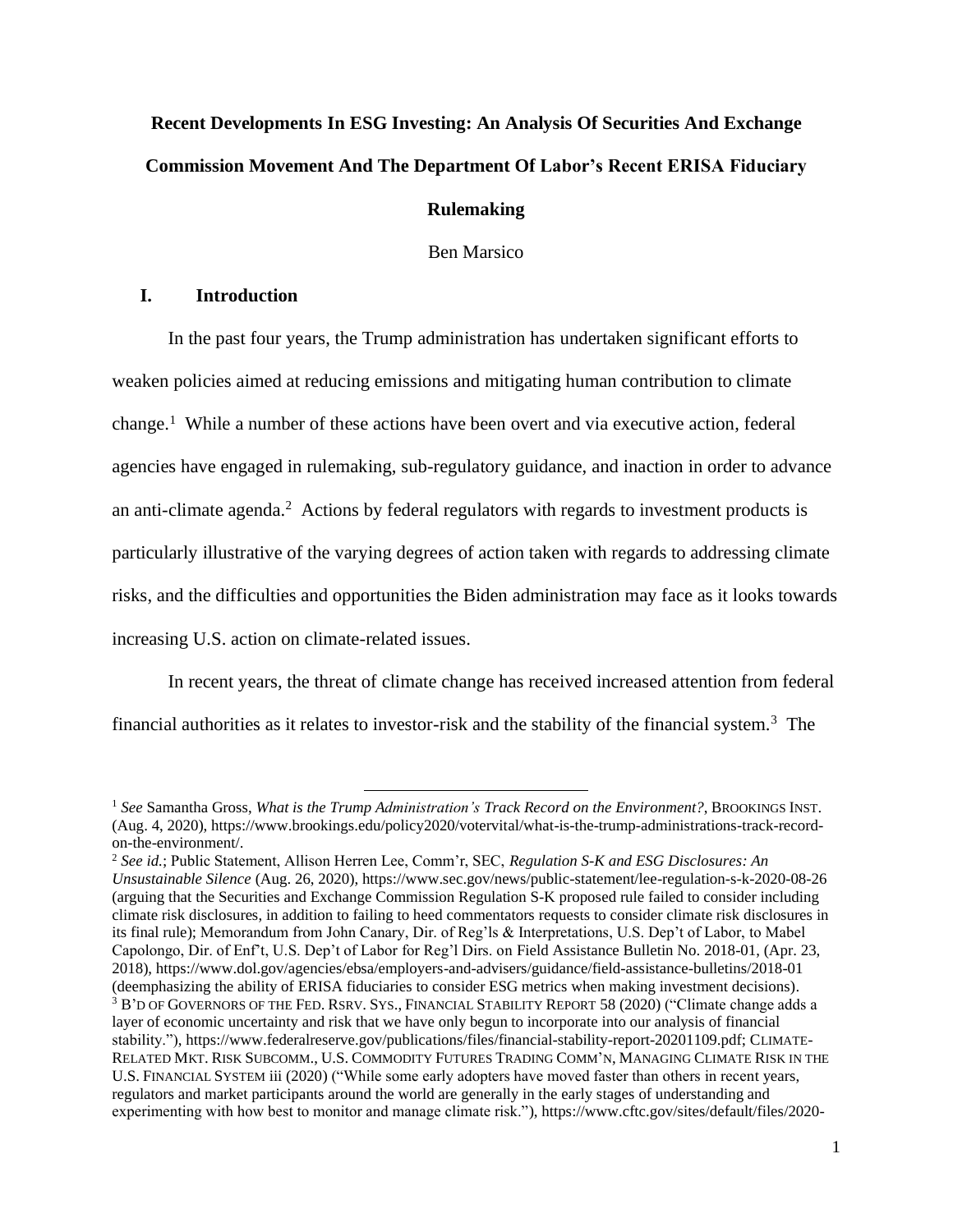private-sector asset management industry—and thus 401k investors, pensioners, and all who depend on equity markets for capital and investment returns—faces losses between \$4.2 trillion and \$13.8 trillion by 2100 as a result of climate change inaction.<sup>4</sup> Moreover, severe climate change would significantly reduce the scope of potential investment opportunities, jeopardizing retirement incomes across the world.<sup>5</sup> These facts indicate the material impact that climate change will have on investors.

This paper will first describe environmental, social, and governance ("ESG") factors and their significance in financial systems, followed by a brief history of Securities and Exchange Commission and Department of Labor consideration of ESG. Section III will detail the Trump Administration's 2020 rule proposal and adoption restricting fiduciary considerations of ESG. Lastly, this paper provides an outlook on how the Biden Administration may address ESG.

## **II. The Rise of ESG and Sustainable Investing Policies**

As the financial world has begun to grapple with climate change, there has been a significant increase in the utilization of environmental, social, and governance ("ESG") policies among companies.<sup>6</sup> ESG factors may include issues such as climate change, human capital and labor management, corporate governance, gender diversity, and privacy.<sup>7</sup> There is a positive correlation between ESG-metrics and corporate performance and profits: a 2015 aggregation of the results of 2,200 individual studies on the relation between ESG criteria and corporate

<sup>09/9-9-20%20</sup>Report%20of%20the%20Subcommittee%20on%20Climate-Related%20Market%20Risk%20- %20Managing%20Climate%20Risk%20in%20the%20U.S.%20Financial%20System%20for%20posting.pdf. <sup>4</sup> ECONOMIST INTELL. UNIT, THE COST OF INACTION: RECOGNIZING THE VALUE AT RISK FROM CLIMATE CHANGE 2 (2020), https://eiuperspectives.economist.com/sites/default/files/The%20cost%20of%20inaction.pdf. 5 *Id.*

<sup>6</sup> Jenn-Hui Tan, *Analyst Survey 2020: A Watershed Year for ESG*, FIDELITY INT'L (Feb. 13, 2020), https://www.fidelityinternational.com/editorial/article/analyst-survey-2020-a-watershed-year-for-esg-5fe27een5/#:~:text=Analyst%20Survey%202020%3A%20A%20watershed%20year%20for%20ESG,but%20are%20shooti ng%20up%20corporate%20agendas%20in%202020.

<sup>7</sup> *ESG 101: What is ESG?*, MSCI, https://www.msci.com/what-is-esg (last visited Dec. 22, 2020).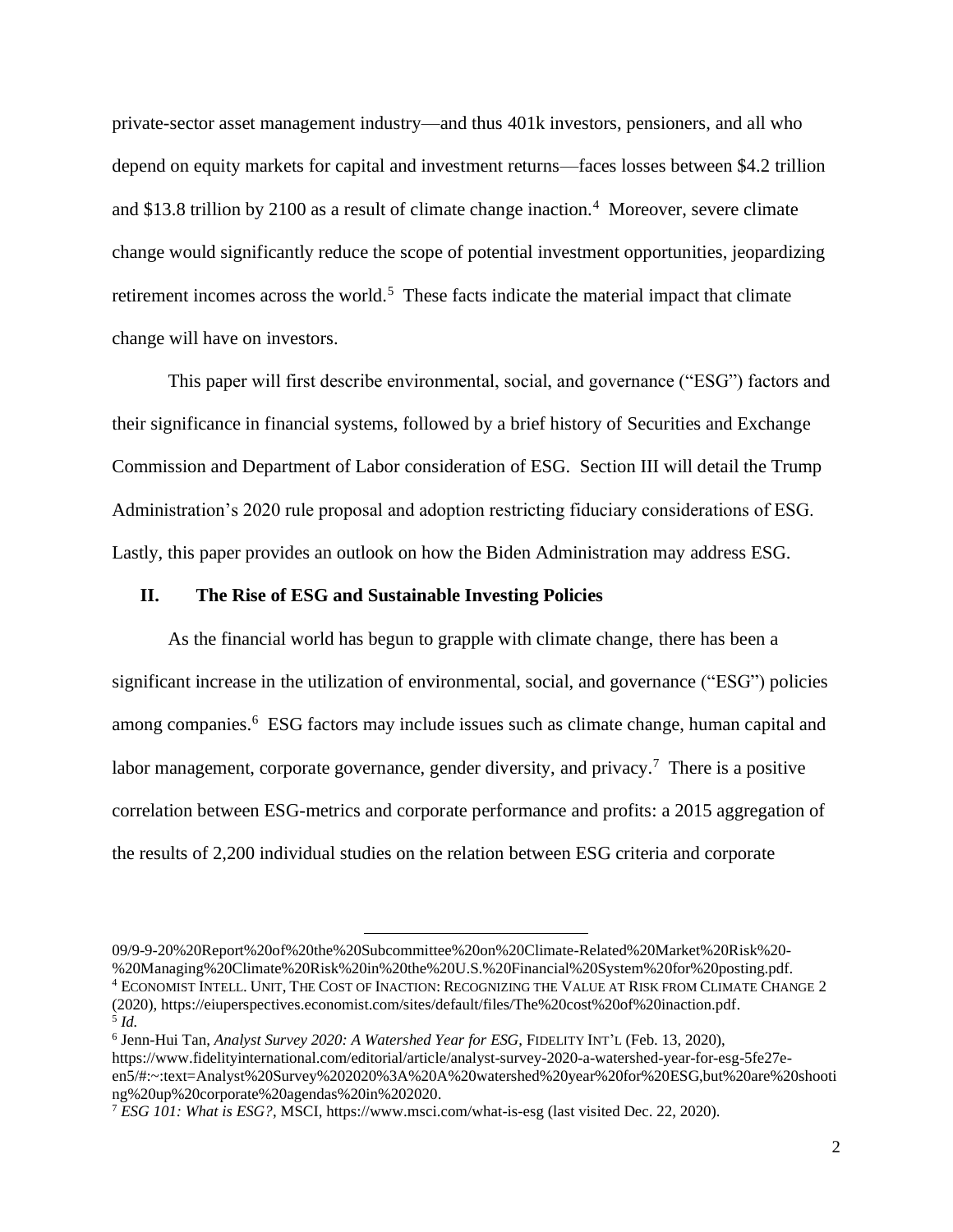financial performance ("CFP") found that approximately ninety percent of studies show a nonnegative relation between utilization of ESG factors and CFP, and between 47.9% and 62.6% of studies find that ESG criteria has a positive impact on CFP. <sup>8</sup> The COVID-19 pandemic has further demonstrated the resilience and outperformance of funds incorporating ESG factors, with Morningstar data from Q1 2020 finding that seventy percent of sustainable equity funds ranked in the top half of their respective Morningstar categories, 9 and BlackRock finding that in Q1 2020 "94% of a globally-representative selection of widely-analyzed sustainable indices outperform[ed] their parent benchmarks."<sup>10</sup> However, in spite of the evidence indicating a need for addressing climate risks and the positive correlation between corporate performance and consideration of ESG factors, there exists no standardization of ESG metrics or definitions.<sup>11</sup>

## **A. Securities and Exchange Commission Action on ESG Factors**

In 2010, the SEC issued Commission Guidance Regarding Disclosure Related to Climate Change ("2010 Guidance") establishing its "principles-based approach" to climate change disclosures.<sup>12</sup> The 2010 Guidance identifies several previously existing disclosure rules which may require disclosure related to climate change, and provides four topics as examples of climate change related issues which may be material to registrants: (1) the "[i]mpact of [l]egislation and [r]egulation," for example if the registrant is particularly sensitive to greenhouse gas emissions; (2) "[i]nternational [a]ccords" relating to climate change which may affect the registrants

<sup>8</sup> Gunnar Friede, Timo Busch, & Alexander Bassen, *ESG and Financial Performance: Aggregated Evidence from More than 2000 Empirical Studies*, 5 J.SUSTAINABLE FIN. & INV. 210, 217 (2015).

<sup>9</sup> Jon Hale, *Sustainable Funds Weather the First Quarter Better Than Conventional Funds*, MORNINGSTAR (Apr. 3, 2020), https://www.morningstar.com/articles/976361/sustainable-funds-weather-the-first-quarter-better-thanconventional-funds.

<sup>&</sup>lt;sup>10</sup> BLACKROCK, SUSTAINABLE INVESTING: RESILIENCE AMID UNCERTAINTY 3 (2020),

https://www.blackrock.com/corporate/literature/investor-education/sustainable-investing-resilience.pdf. <sup>11</sup> Jennifer Laidlaw, *Lack of Standardized ESG Data may Hide Material Risks, OECD says*, S&P GLOB. (Oct. 2, 2020), https://www.spglobal.com/marketintelligence/en/news-insights/latest-news-headlines/lack-of-standardizedesg-data-may-hide-material-risks-oecd-says-60541261.

<sup>&</sup>lt;sup>12</sup> 17 C.F.R. pt. 211, Subpt. A (2020) (listing "Commission Guidance Regarding Disclosure Related to Climate Change" at 75 Fed. Reg. 6297).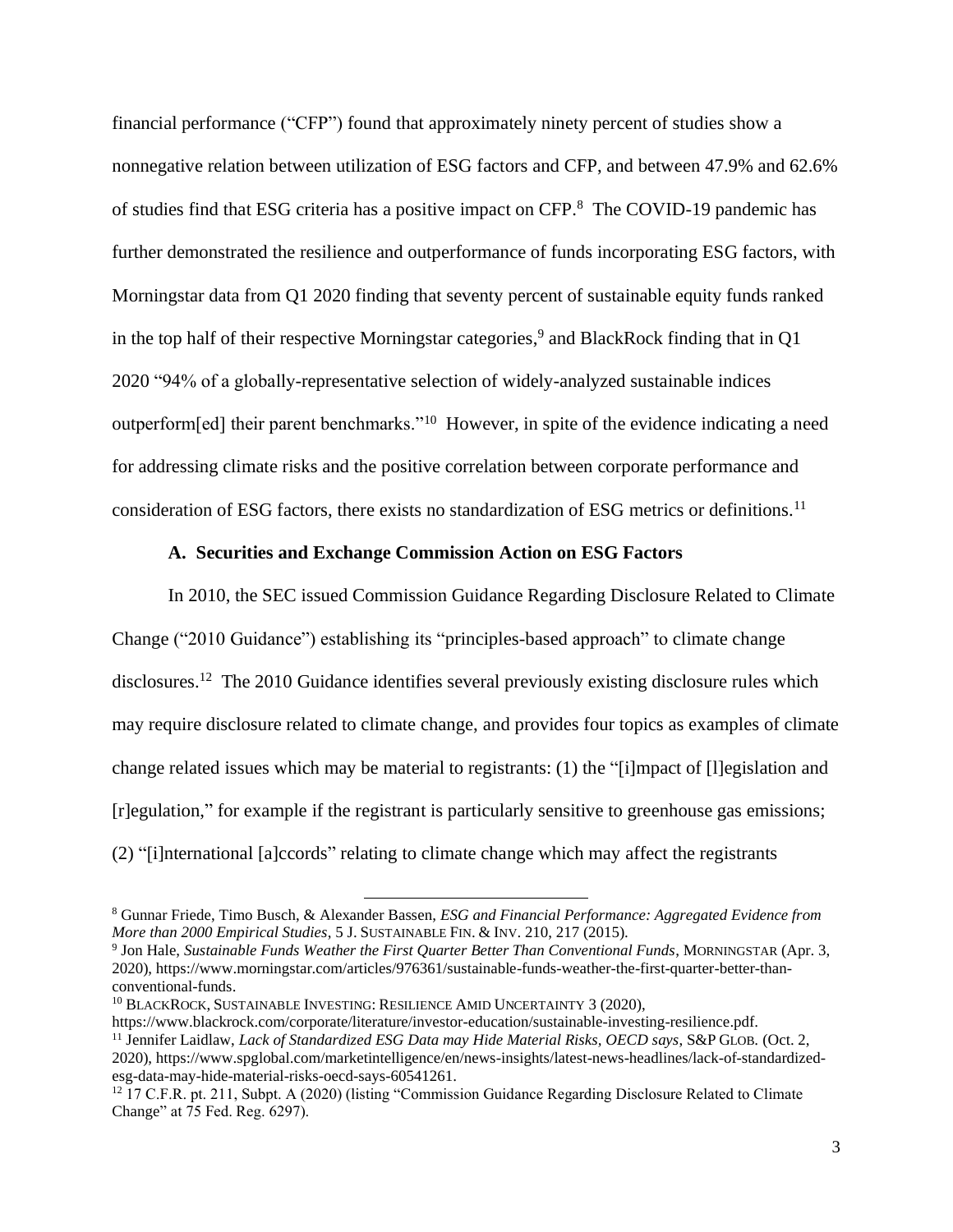business; (3) "[i]ndirect [c]onsequences of [r]egulation or [b]usiness [t]rends," such as increased demand for goods that result in lower emissions; and (4) potential "[p]hysical [i]mpacts of [c]limate [c]hange," such as floods or hurricanes.<sup>13</sup> Despite increasing recognition of the material risks posed to investors by climate change, and evidence of the outperformance of funds which take ESG factors into account, the SEC has not updated the 2010 Guidance.<sup>14</sup>

There is, however, evidence of increased focus within the SEC on the topic of ESG. The SEC Office of Compliance Inspections and Examinations ("OCIE") 2020 Examination Priorities states that OCIE "has a particular interest in the accuracy and adequacy of disclosures provided by [Registered Investment Advisors]s offering clients new types or emerging investment strategies, such as strategies focused on sustainable and responsible investing, which incorporate environmental, social, and governance (ESG) criteria."<sup>15</sup> In her statements on a recent rulemaking with regards to Regulation S-K—which lays out qualitative reporting requirements for public companies—SEC Commissioner Allison Lee Herren expressed her disapproval of the rule for lack of consideration and inclusion of ESG factors, saying, "[i]t's time for the SEC to lead a discussion—to bring all interested parties to the table and begin to work through how to get investors the standardized, consistent, reliable, and comparable ESG disclosures they need to protect their investments and allocate capital toward a sustainable economy."<sup>16</sup> In May of 2020, the SEC Investor Advisory Committee recommended that the SEC incorporate ESG reporting in its integrated disclosure regime in order to, among other things, provide investors with "material,

<sup>&</sup>lt;sup>13</sup> Commission Guidance Regarding Disclosure Related to Climate Change, 75 Fed. Reg. 6297, 6295–97 (Feb. 2, 2010).

<sup>14</sup> Public Statement, Jay Clayton, Chairman, SEC, *Statement on Proposed Amendments to Modernize and Enhance Financial Disclosures; Other Ongoing Disclosure Modernization Initiatives; Impact of the Coronavirus; Environmental and Climate-Related Disclosure* (Jan. 30, 2020), https://www.sec.gov/news/publicstatement/clayton-mda-2020-01-30#\_ftn9.

<sup>&</sup>lt;sup>15</sup> OFF. OF COMPLIANCE INSPECTIONS AND EXAMINATIONS, U.S. SEC. & EXCH. COMM'N, 2020 EXAMINATION PRIORITIES 15, https://www.sec.gov/about/offices/ocie/national-examination-program-priorities-2020.pdf. <sup>16</sup> Lee, *supra* note 2.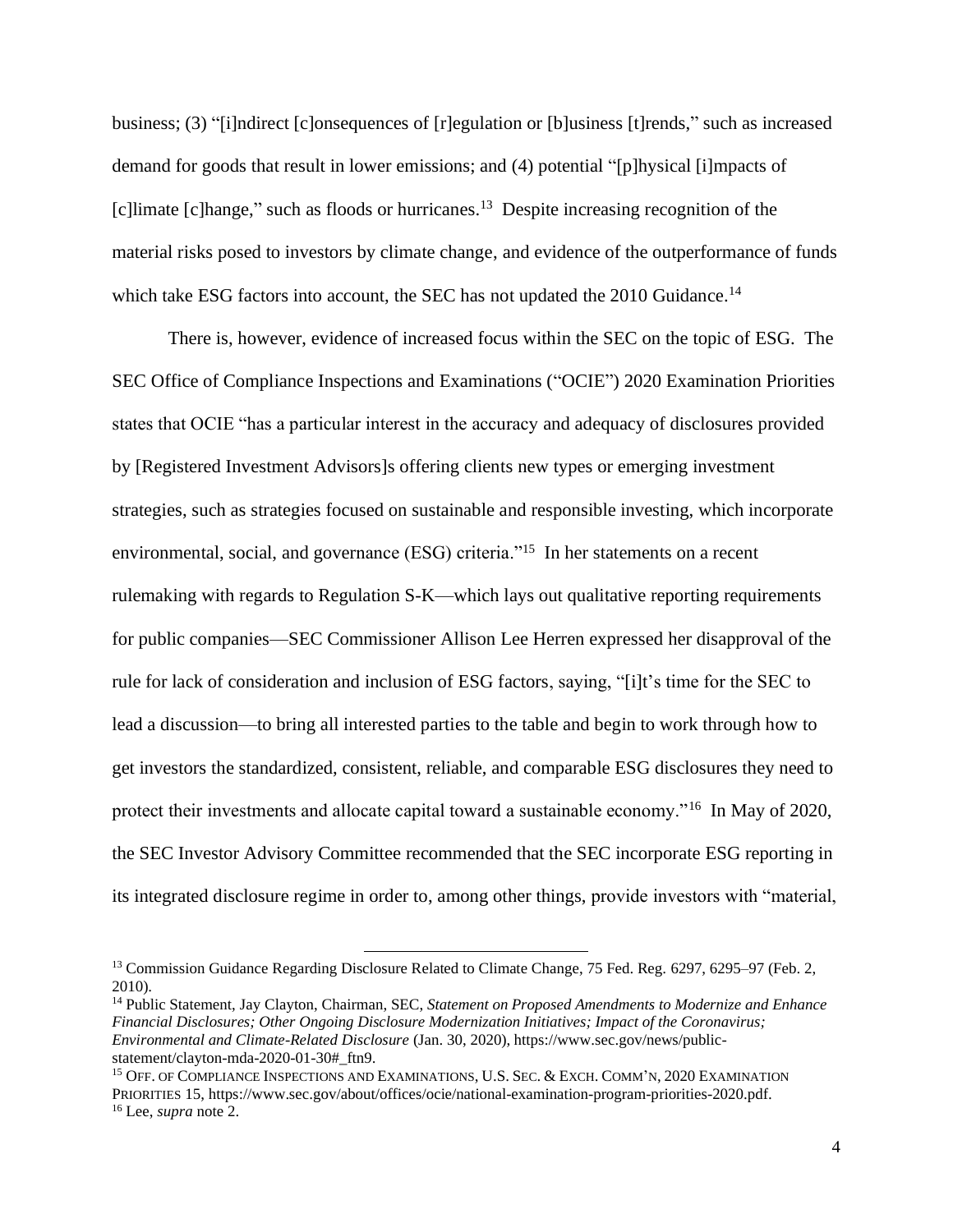comparable, consistent information" needed to make investment and voting decisions, provide companies with a consistent and reliable framework, and level the playing field among reporting companies of all sizes. <sup>17</sup> The continued focus indicates that various levels of the SEC have a strong understanding of the nuances in potential ESG-regulation and are likely ready to address them.

#### **B. Department of Labor Rule on Financial Factors in Selecting Plan Investments**

The Trump-era Department of Labor ("DOL") has taken significant steps to prevent the consideration of ESG factors by decisionmakers in worker retirement plans under the Employee Retirement Income Security Act of 1974 ("ERISA").<sup>18</sup> Whereas previous administrations have engaged in flip-flopping of sub-regulatory guidance aimed at pursuing—or preventing increased options for investors, the Trump-era DOL has gone a step further via the formalized rulemaking process.<sup>19</sup> Under ERISA, any individual who has discretionary control or authority over worker retirement plans, provides investment advice to a plan for compensation, or has any authority or responsibility to do so are subject to fiduciary responsibilities.<sup>20</sup> ERISA Sections  $404(a)(1)(A)$  and (B) set forth the duties owed by fiduciaries of retirement funds.<sup>21</sup> These fiduciary duties have largely remained the same, but have been influenced at the margins with

<sup>&</sup>lt;sup>17</sup> SEC INV. ADVISORY COMM., RECOMMENDATION FROM THE INVESTOR-AS-OWNER SUBCOMMITTEE OF THE SEC INVESTOR ADVISORY COMMITTEE RELATING TO ESG DISCLOSURE 2 (May 14, 2020),

https://www.sec.gov/spotlight/investor-advisory-committee-2012/recommendation-of-the-investor-as-ownersubcommittee-on-esg-disclosure.pdf.

<sup>18</sup> *See* Christine Matott, Lawrence Hass, & Josh Sternoff, *DOL Proposes Rule Restricting ESG Investing*, PAUL HASTINGS: INSIGHTS (July 17, 2020), https://www.paulhastings.com/publications-items/details/?id=3863ae6f-2334- 6428-811c-ff00004cbded.

<sup>&</sup>lt;sup>19</sup> News Release, U.S. Dep't of Labor, U.S. Department of Labor Announces Final Rule to Protect Americans' Retirement Investments (Oct. 30, 2020), https://www.dol.gov/newsroom/releases/ebsa/ebsa20201030 ("The Department has issued different iterations of sub-regulatory guidance during this period that may have created confusion about these investment issues.").

 $20$  29 U.S.C. § 1104(a)(1).

<sup>21</sup> *Id.*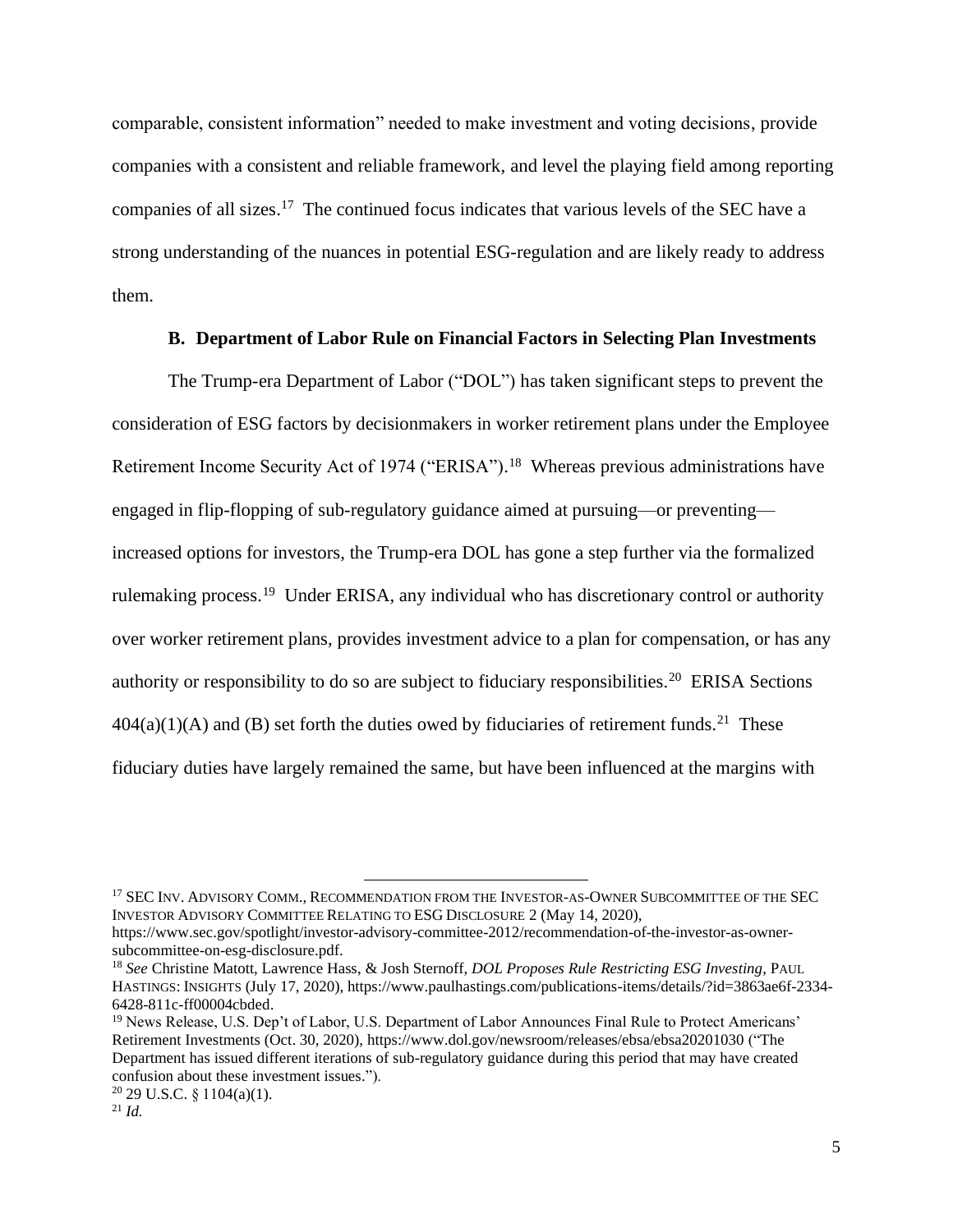regards to the flexibilities which fiduciaries are allowed in the consideration of non-financial, or non-pecuniary, factors.

Starting with the Clinton administration, and continuing with each successive administration since, the Department of Labor has issued sub-regulatory guidance on the application of Sections  $404(a)(1)(A)$  and (B) emphasizing the principal fiduciary duty of investing with a focus on pecuniary factors, but modifying the contours of consideration of nonpecuniary factors, with several having a direct focus on the topic of ESG. The Clinton-era DOL issued Interpretive Bulletin 94-1 ("IB 94-1") guidance on the application of Sections  $404(a)(1)(A)$  and (B), addressing the ability of pension plan fiduciaries to promote nonpecuniary benefits.<sup>22</sup> IB 94-1 clarified that economically targeted investments ("ETIs") are not prohibited under  $404(a)(1)(A)$  and (B) so long as the ETI has an expected rate of return commensurate to rates of return of alternative investments with similar risk characteristics that are available to the plan: the "all things being equal" test.  $23$ 

The Bush-era DOL de-emphasized the ability to invest in ETIs by issuing Interpretive Bulletin 2008-01 ("IB 2008-01"), replacing IB 94-1.<sup>24</sup> IB 2008-01 claimed not to alter the basic principles of IB 94-1, but emphasized that consideration of non-economic factors by an ERISA fiduciary is acceptable, but should be rare, only used in cases "in which two or more investment alternatives are of equal economic value to a plan," and when utilized must be documented in a manner that demonstrates compliance with ERISA's fiduciary standards.<sup>25</sup>

<sup>&</sup>lt;sup>22</sup> 29 C.F.R. § 2509.94-1 (2008); Interpretive Bulletin Relating to the Employee Retirement Income Security Act of 1974, 59 Fed. Reg. (June 23, 1994), https://www.govinfo.gov/content/pkg/FR-1994-06-23/html/94-15162.htm. <sup>23</sup> Interpretive Bulletin Relating to the Employee Retirement Income Security Act of 1974, 59 Fed. Reg.; *see* Matott et al., *supra* note 18.

<sup>&</sup>lt;sup>24</sup> Interpretive Bulletin Relating to Investing in Economically Targeted Investments, 73 Fed. Reg. 61734, 61734 (Oct. 17, 2008).

<sup>25</sup> *Id.* at 61735.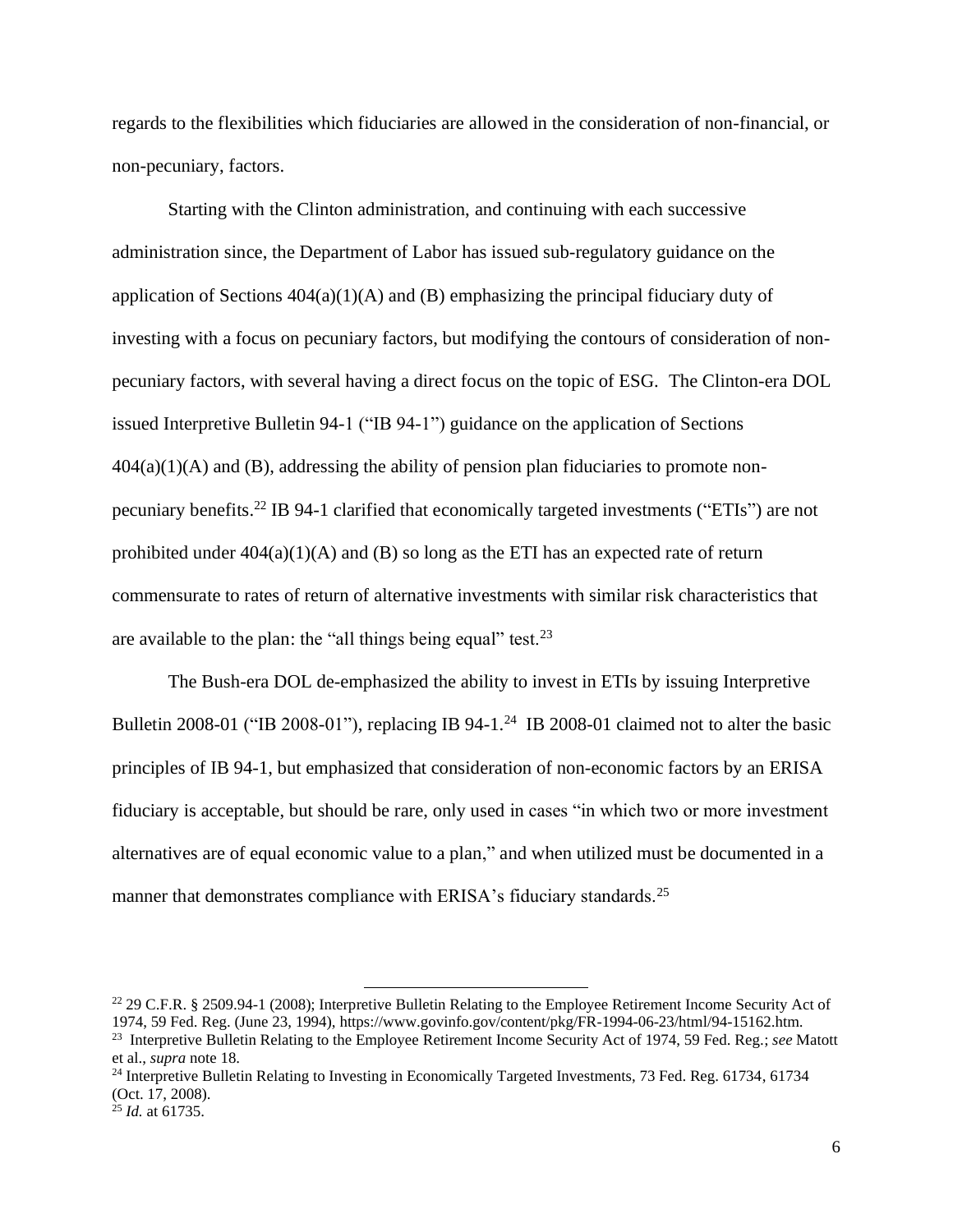The Obama-era DOL somewhat directly rebuked the previous administration's actions on ETI's by issuing Interpretive Bulletin 2015-01 ("IB 2015-01") claiming to be an "effort to correct the misperceptions that have followed publication of IB 2008-01 . . . withdraw[ing] IB 2008-01 and . . . reinstat[ing] the language of IB 94-1."<sup>26</sup> IB 2015-01 also clarified that the Obama-era DOL did not believe that ERISA prohibits a fiduciary from utilizing ESG factors in investment policy statements or integrating ESG-related tools, metrics, and analyses to evaluate an investment's returns and risks.<sup>27</sup> Removing the previous emphasis on documentation, IB 2015-01 stated that "consideration of ETIs or ESG criteria [does not] presumptively requir[e] additional documentation or evaluation beyond that required by fiduciary standards applicable to plan investments generally[,]" and that a facts and circumstances test applied to determine the appropriate level of documentation.<sup>28</sup>

The Trump-era DOL issued Field Assistance Bulletin 2018-01 ("FAB 2018-01"), stating that in IB 2015-01 "the Department merely recognized that there could be instances when ESG issues present material business risk or opportunities to companies that company officers and directors need to manage as part of the company's business plan and that qualified investment professionals would treat as economic considerations under generally accepted investment theories."<sup>29</sup> FAB 2018-01 further cautioned fiduciaries to "not too readily treat ESG factors as economically relevant to the particular investment choices at issue when making a decision."<sup>30</sup>

<sup>&</sup>lt;sup>26</sup> Interpretive Bulletin Relating to the Fiduciary Standard Under ERISA in Considering Economically Targeted Investments, 80 Fed. Reg. 65135, 65136 (Oct. 26, 2015). <sup>27</sup> *Id.*

<sup>28</sup> *Id.*

<sup>&</sup>lt;sup>29</sup> Financial Factors in Selecting Plan Investments, 85 Fed. Reg. 39113, 39115 (June 30, 2020) (to be codified 29 C.F.R. § 2550).

<sup>30</sup> *Id.*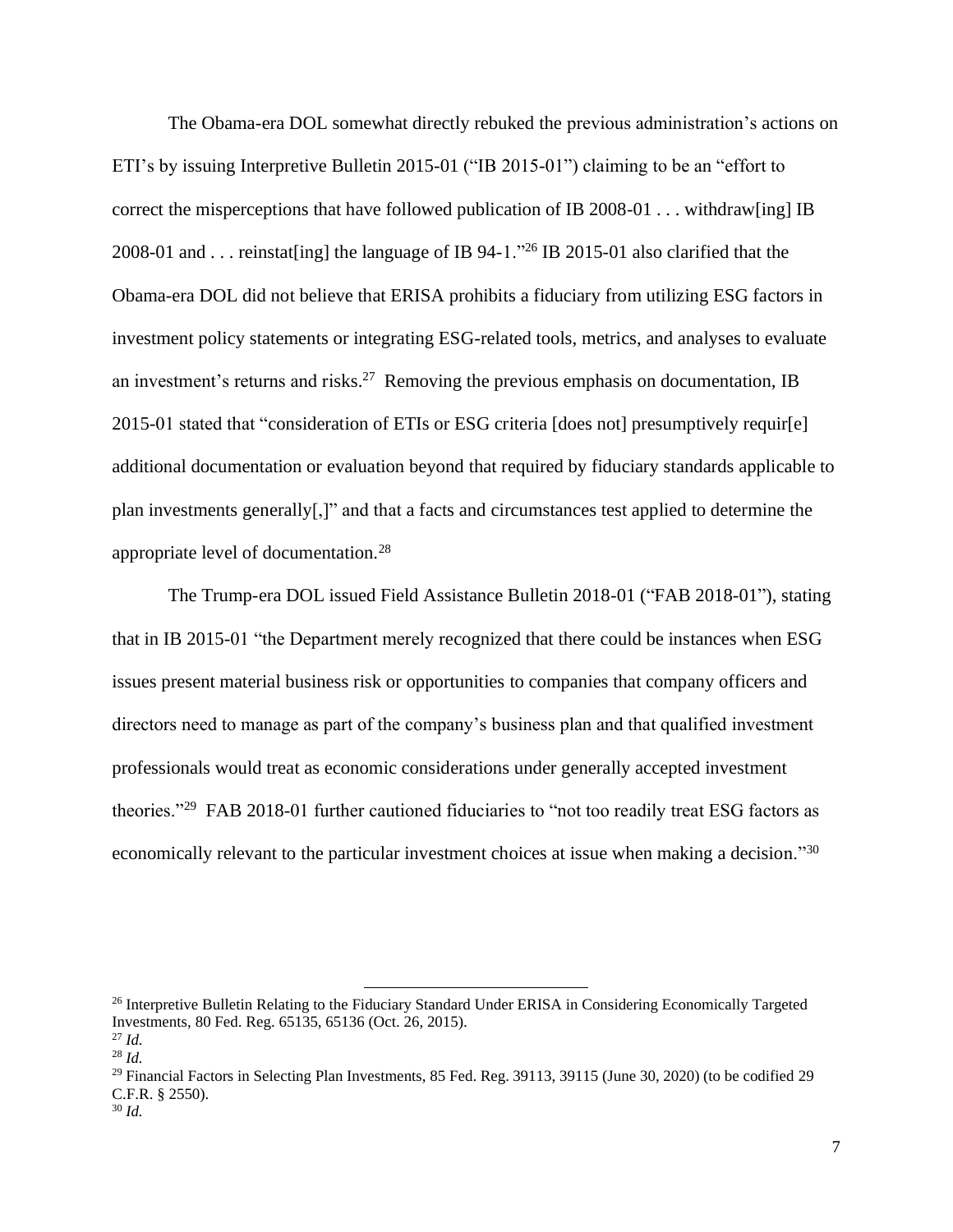# **III. 2020 Proposal to Restrict ERISA Fiduciary's Abilities to Select Investments Based Upon ESG Factors**

On June 23, 2020, the DOL released a proposed rule to amend the Department's "[i]nvestment duties" regulation at 29 C.F.R. 2550.404a-1, with the express aim of "establishing clear regulatory guideposts for plan fiduciaries in light of recent trends involving ESG investing that the Department is concerned may lead ERISA plan fiduciaries to choose investments or investment courses of action to promote environmental, social, and public policy goals unrelated to the interests of plan participants."<sup>31</sup> Specifically, the proposed rule outlined five additions to the regulation:

- (1) Regulatory text stating that ERISA requires plan fiduciaries "to select investments and investment courses of action based on financial considerations relevant to the riskadjusted economic value of a particular investment or investment course of action";<sup>32</sup>
- (2) A "provision stating that compliance with the exclusive purpose (loyalty) duty in ERISA section  $404(a)(1)(A)$  prohibits fiduciaries from subordinating the interests of plan participants and beneficiaries in retirement income and financial benefits under the plan to non-pecuniary goals"; $33$
- (3) A requirement that fiduciaries "consider other available investments to meet their prudence and loyalty duties under ERISA in furthering the purposes of the plan";<sup>34</sup>
- (4) Acknowledgment that ESG factors can be pecuniary factors, but only if they there are material economic considerations that qualified investment professionals would treat

<sup>32</sup> *Id.*

<sup>34</sup> *Id.*

<sup>31</sup> *Notice of Proposed Rulemaking on Financial Factors in Selecting Plan Investments Amending "Investment Duties" Regulation at 29 CFR 2550.404a-1*, U.S. DEP'T OF LABOR (June 23, 2020), https://www.dol.gov/agencies/ebsa/about-ebsa/our-activities/resource-center/fact-sheets/financial-factors-inselecting-plan-investments.

<sup>33</sup> *Id.*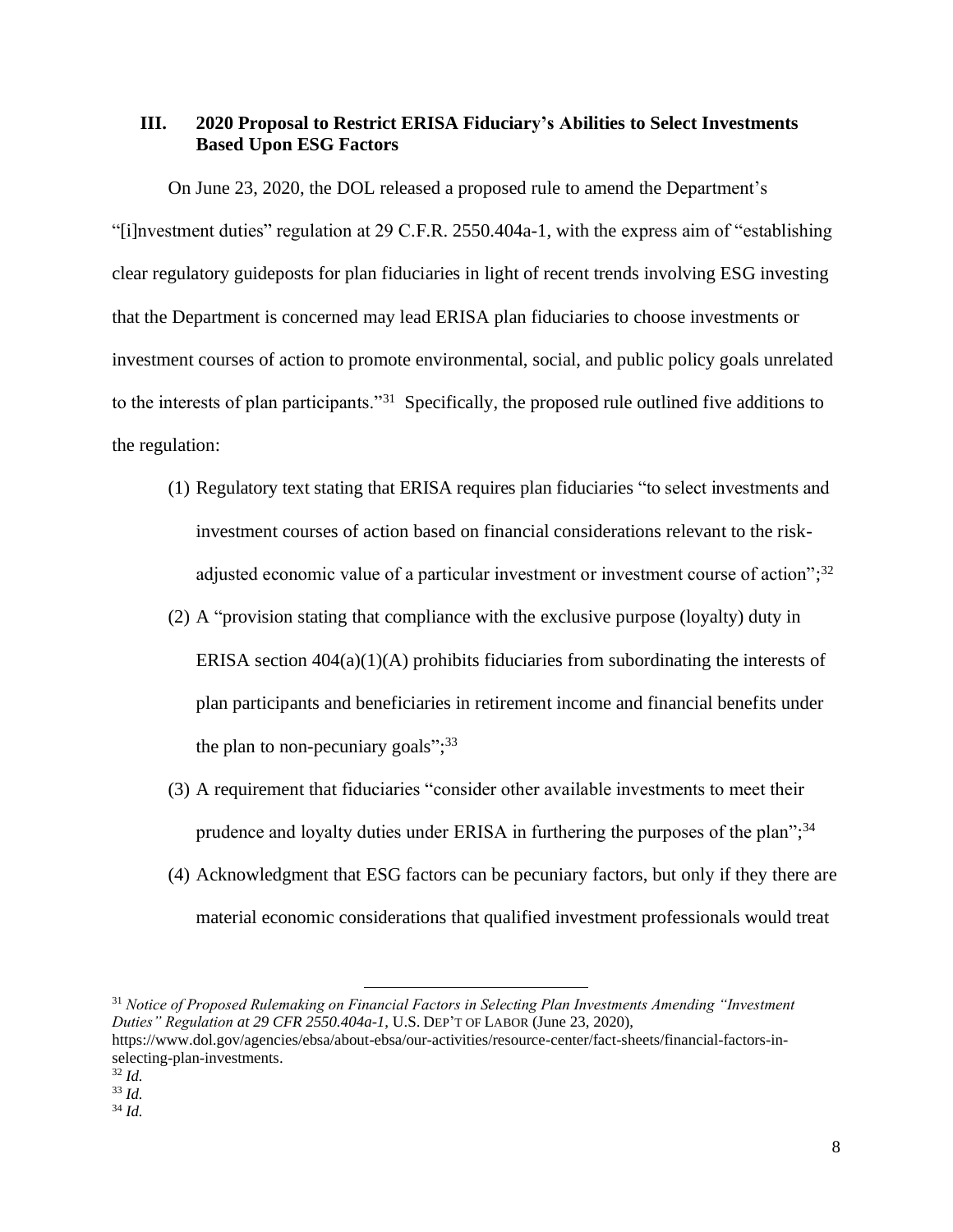as such under generally accepted investment theories.<sup>35</sup> In addition, there are increased documentation requirements "intended to provide a safeguard against the incentive for fiduciaries to improperly find economic equivalence and make decisions based on non-pecuniary benefits without a proper analysis and evaluation";<sup>36</sup>

(5) A provision that would restrict 401(k) plans from using a fund with any ESG mandates as a default investment alternative for non-electing participants.<sup>37</sup>

#### **A. Response to 2020 Proposed Rule**

The proposal received immense pushback during the thirty-day comment period, with eighty-one percent of firms, organizations, and professionals with academic or legal credentials opposing it, and in particular ninety-four percent of investment-related firms and organizations opposing it.<sup>38</sup> In addition to individual comment letters,<sup>39</sup> notable asset managers including BlackRock, Fidelity Investments, and State Street Global Advisors, and trade associations representing a significant portion of the industry submitted a joint-comment letter stating that although the DOL, "may believe that the Proposal does little more than reiterate ERISA's statutory fiduciary standards, 'codify' existing sub-regulatory guidance, and require actions that it believes plan fiduciaries should already be taking," it in fact "would not only make substantial

<sup>37</sup> *Id.*

https://www.dol.gov/sites/dolgov/files/EBSA/laws-and-regulations/rules-and-regulations/public-comments/1210- AB95/00701.pdf; Fidelity Investments, Comment Letter on Proposed Rule titled Financial Factors in Selecting Plan Investments Under the Employee Retirement Income Security Act of 1974 (July 30, 2020),

https://www.dol.gov/sites/dolgov/files/EBSA/laws-and-regulations/rules-and-regulations/public-comments/1210- AB95/00673.pdf; State Street Global Advisors, Comment Letter on Proposed Rule titled Financial Factors in Selecting Plan Investments Under the Employee Retirement Income Security Act of 1974 (July 30, 2020) https://www.dol.gov/sites/dolgov/files/EBSA/laws-and-regulations/rules-and-regulations/public-comments/1210- AB95/00593.pdf.

<sup>35</sup> *Id.*

<sup>36</sup> *Id.*

<sup>38</sup> Julie Gorte *et al.*, Comment Letter on Proposed Rule titled Financial Factors in Selecting Plan Investments Under the Employee Retirement Income Security Act of 1974, 4 (Aug. 20, 2020),

https://www.ussif.org/Files/Public\_Policy/DOL\_Comments\_Reporting\_FINAL.pdf.

<sup>39</sup> *See* BlackRock, Comment Letter on Proposed Rule titled Financial Factors in Selecting Plan Investments Under the Employee Retirement Income Security Act of 1974 (July 30, 2020),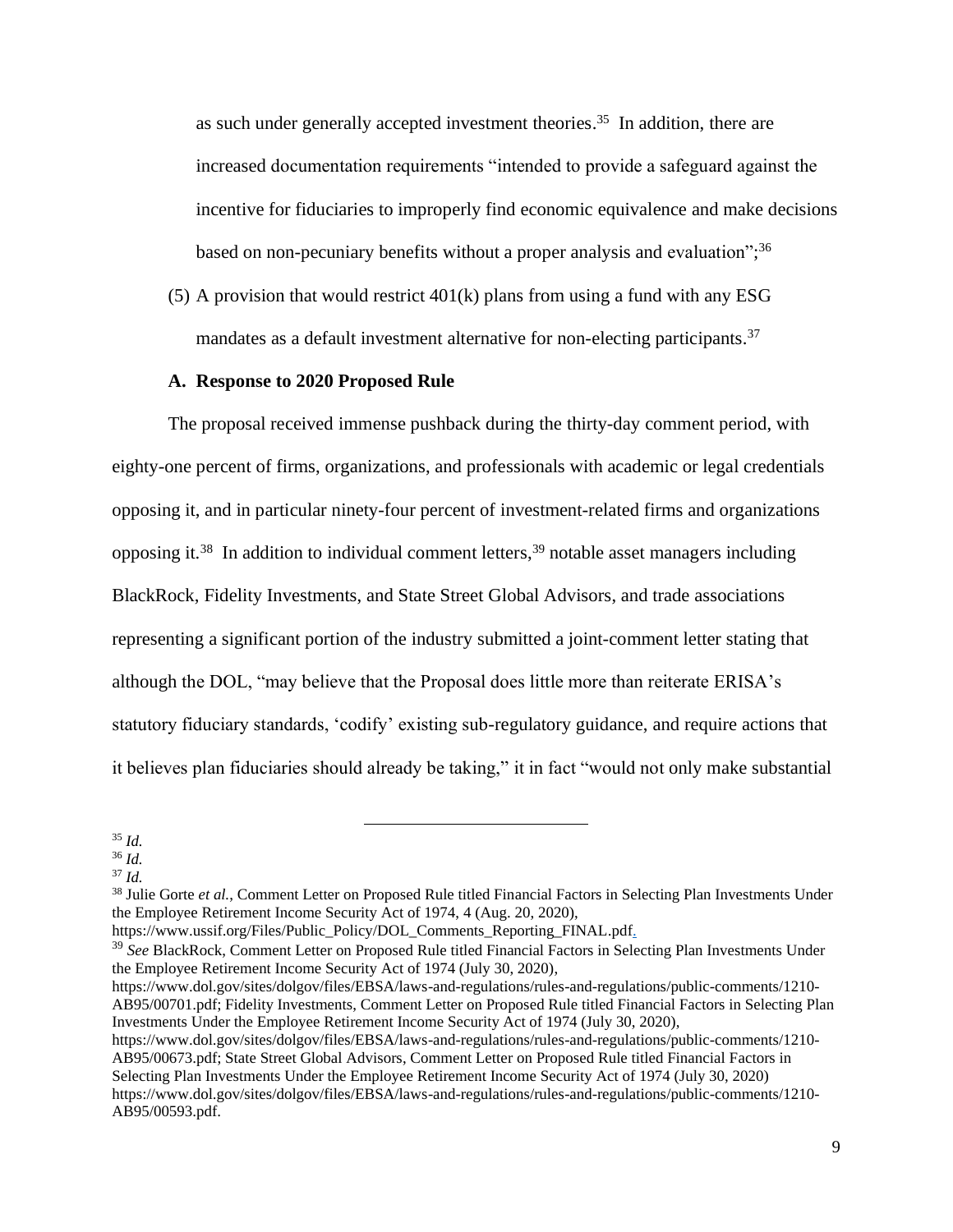changes to the application of ERISA to investments that incorporate [ESG] factors, but the changes made to the Investment Duties regulation would have extensive impacts far beyond ESG investments."<sup>40</sup> The joint-letter went on to request an extension, stating that while other proposals recently issued by the department with similarly short comment periods had received significant amounts of prior input, the proposed rule had not. $41$ 

## **B. Final Rule**

On November 13, 2020, the DOL published its final rule, amending ERISA at 29 C.F.R.  $2550.404a-1$ , in the Federal Register.<sup>42</sup> Most notably, the final rule removes discussion of ESG considerations, noting that the term itself is not well-defined, and instead focuses on the need for pecuniary factors as a sole consideration. <sup>43</sup> The final rule requires the consideration of alternatives in order to meet the fiduciaries duty of prudence under ERISA, but the text is modified "in order to avoid suggesting that fiduciaries must *scour* the marketplace or look at an infinite number of possible alternatives as part of their evaluation."<sup>44</sup> The requirement of documentation and investment analysis for the use of non-pecuniary factors in the result of a "tie" between two options that cannot be distinguished based upon pecuniary factors remained from the proposed rule, but the DOL removed the requirement that they be "economically indistinguishable."<sup>45</sup> The final rule also modified the regulations with regards to default

<sup>40</sup> American Bankers Association, Comment Letter on Proposed Rule titled Financial Factors in Selecting Plan Investments Under the Employee Retirement Income Security Act of 1974, at 1(July 20, 2020), https://www.aba.com/-/media/documents/comment-letter/dol-extension-

<sup>07212020.</sup>pdf?rev=96f91901bf454722bf66b111e3ce688d.

<sup>41</sup> *Id.* at 3.

<sup>&</sup>lt;sup>42</sup> Financial Factors in Selecting Plan Investments, 85 Fed. Reg. at 72851.

<sup>43</sup> *Id.*

<sup>44</sup> *Final Rule on Financial Factors in Selecting Plan Investments*, U.S. DEP'T OF LABOR (Oct. 30, 2020), https://www.dol.gov/agencies/ebsa/about-ebsa/our-activities/resource-center/fact-sheets/final-rule-on-financialfactors-in-selecting-plan-investments (emphasis added); Financial Factors in Selecting Plan Investments, 85 Fed. Reg. at 72858.

<sup>45</sup> Financial Factors in Selecting Plan Investments, 85 Fed. Reg. at 72860–61.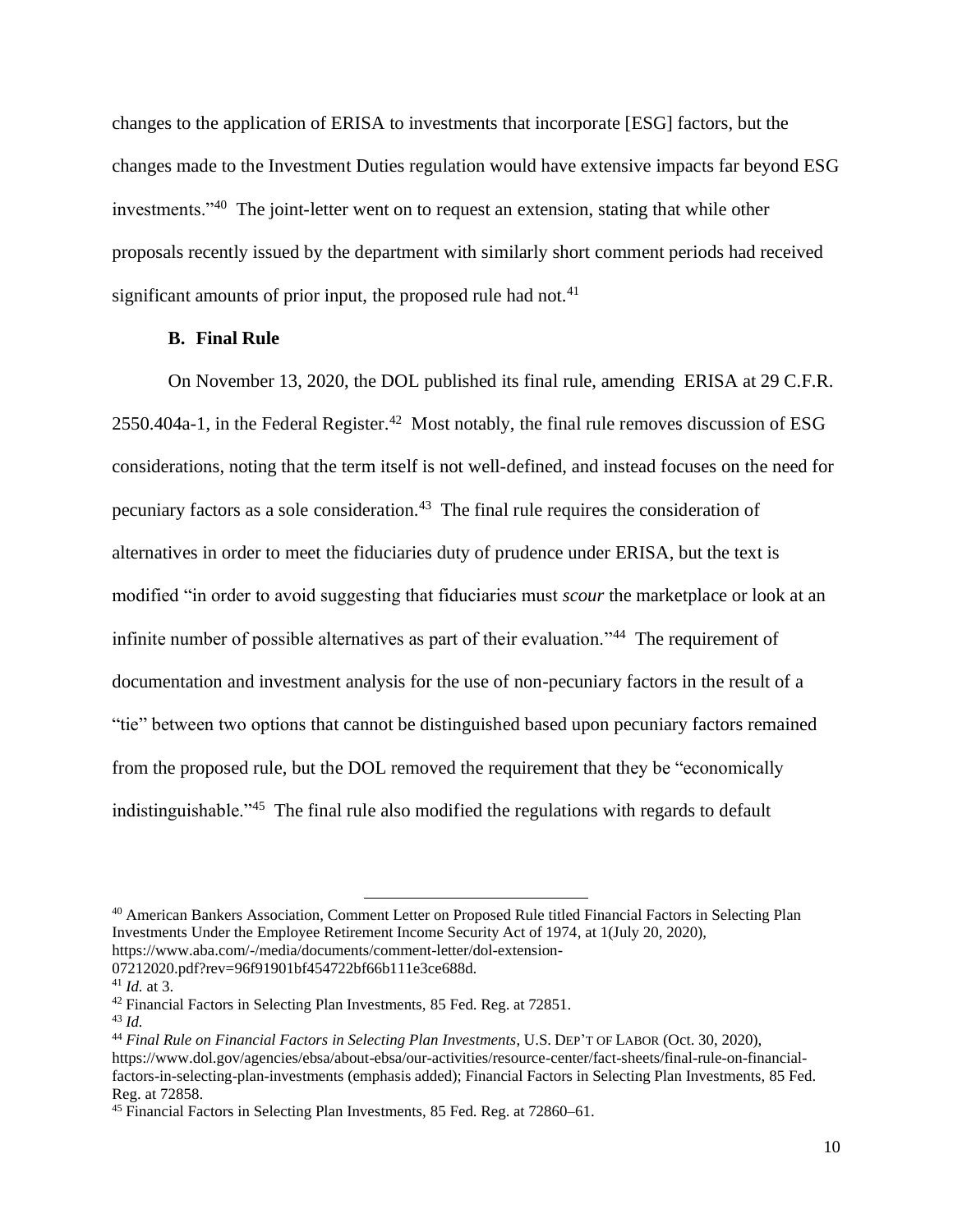alternative investment options for 401(k) plans, prohibiting plans from including funds whose objectives, goals or principal investment strategies include non-pecuniary factors.<sup>46</sup>

#### **IV. Potential Trends in the Biden Administration**

The incoming Biden administration is widely expected to pursue a pro-climate strategy with regards to investment regulation.<sup>47</sup> Due to the continual focus by staff and committees, the SEC has existing materials and proposals from which to work.<sup>48</sup> It is expected that the SEC staff will issue guidance quickly after the Biden administration enters office, and pursue rulemakings thereafter.<sup>49</sup> In particular, it is expected that the SEC will pursue mandatory ESG reports.<sup>50</sup>

The Department of Labor Rule limiting fiduciary's ability to invest in ESG-oriented funds will require a subsequent rulemaking in order to reverse.<sup>51</sup> Significantly, there is a long list of items which the Biden administration will likely want to address via the DOL, such as health care, minimum wage, and commissions paid to fiduciaries of retirement funds.<sup>52</sup> Because of the requirement of notice-and-comment rulemaking in order to replace a DOL rulemaking, the COVID-19 pandemic and its many related labor issues, and a plethora of additional items the

<sup>50</sup> *See* Ether Whieldon & Declan Harty, *Biden Plan to Make Cos. Disclose Climate Risks Key to Decarbonization*, S&P GLOB. MKT. INTEL. (Nov. 2, 2020), https://www.spglobal.com/marketintelligence/en/news-insights/latestnews-headlines/biden-plan-to-make-companies-disclose-climate-risks-key-to-decarbonization-60975902. <sup>51</sup> OFF. OF THE FED. REG., A GUIDE TO THE RULEMAKING PROCESS 10 (Jan. 2011),

<sup>46</sup> *Id.* at 72864.

<sup>47</sup> Abby Schultz, *How a Biden Administration Will Boost ESG and Impact Investing*, BARRON'S (Nov. 9, 2020, 5:34 PM) https://www.barrons.com/articles/how-a-biden-administration-will-boost-esg-and-impact-investing-01604961238.

<sup>48</sup> *See supra*, Section II(a).

<sup>49</sup> *See* Deborah R. Meshulam et al., *SEC 2021 and Beyond: What to Expect*, DLA PIPER (Dec. 7, 2020)

https://www.dlapiper.com/en/us/insights/publications/2020/12/sec-2021-and-beyond--what-to-expect/.

https://www.federalregister.gov/uploads/2011/01/the\_rulemaking\_process.pdf ("If an agency decides to amend or revoke a rule, it must use the notice-and-comment process to make the change.").

<sup>52</sup> Leslie P. Norton, *Expect a New World for Investing Rules Under Biden*, BARRON'S (Nov. 20, 2020, 7:30 AM) https://www.barrons.com/articles/how-bidens-labor-department-could-shake-up-investing-rules-51605875400.